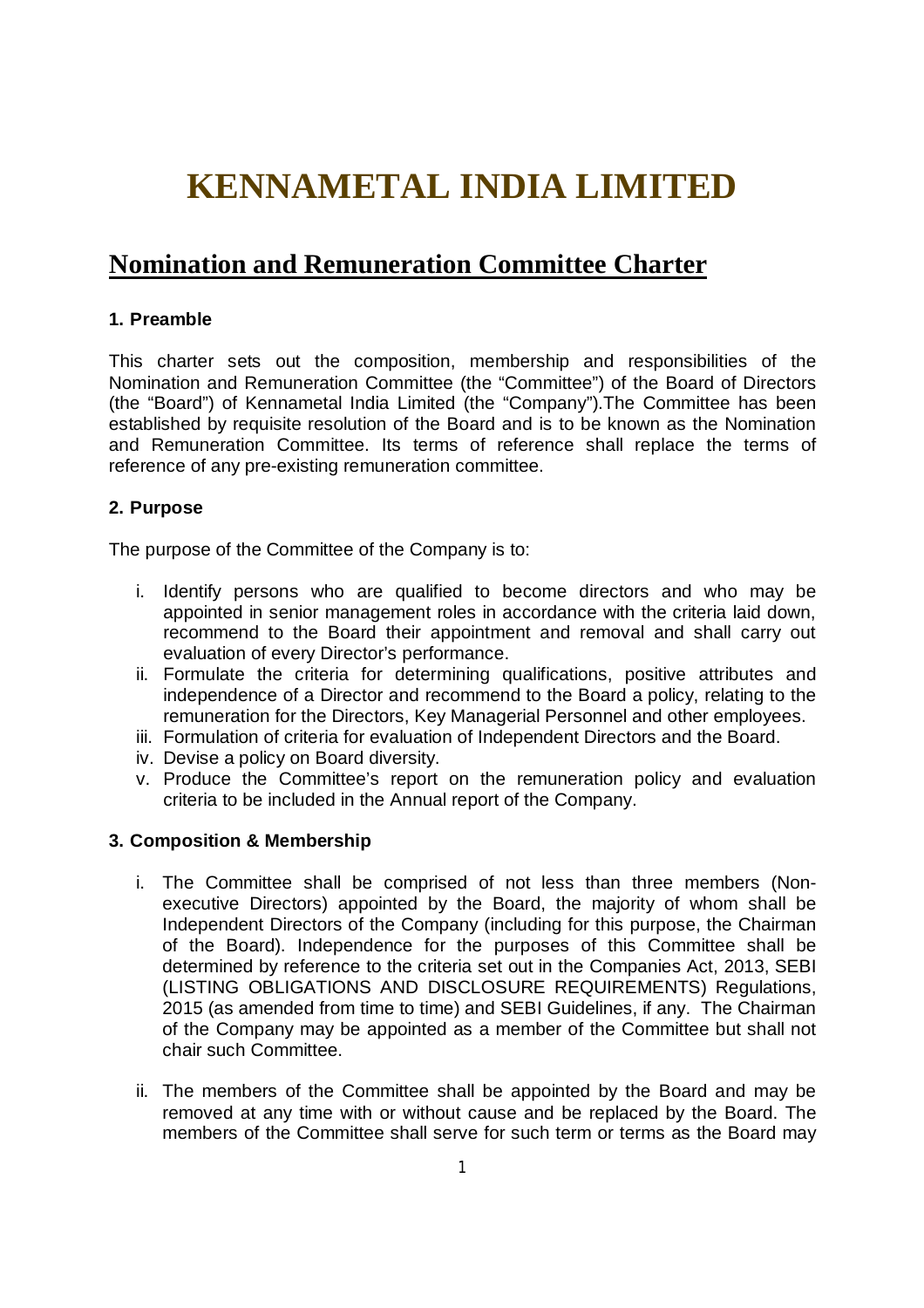determine or until earlier resignation or death. The Chair of the Committee shall be designated by the Board, or, if it does not do so, the Committee members shall elect a chairperson by vote of a majority of the full committee.In the absence of the Committee Chairman, the members attending shall elect one of them to be chairman for that meeting from amongst the independent nonexecutive directors.

iii. The quorum for meetings of the Committee shall be two members.

#### **4. Meetings**

- i. The Committee shall meet or hold audio-visual meetings as often as it deems appropriate to discharge its goals and responsibilities, but not less than one (1) meeting each year. The Committee may request any officer or employee of the Company or the Company's outside counsel or other advisor to attend any specific meeting of the Committee or to meet with any members of, or consultants to, the Committee.
- ii. The Committee shall have access to the services of the Company's secretariat function on all Committee matters, including assisting the Committee Chairman in planning the Committee's work, drawing up meeting agendas, maintenance ofminutes, drafting of material about its activities for the annual report, collection and distribution of information and provision of any necessary practical support.

#### **5. Notice, Proceedings of the Meetings**

- i. Meetings of the Committee shall be convened by the Company Secretary at the request of the Committee Chairman or any of its members.
- ii. The head of Human Resources of the Company may assist the committee as required and may attend the meetings of the Committee as per requirement on invitation.
- iii. Unless otherwise agreed, notice of each meeting confirming the venue, time and date, together with an agenda of the items to be discussed, shall be forwarded to each member of the Committee, any other person required to attend and all other non-executive Directors (save where a conflict of interest may exist), no later than two working days before the date of the meeting. Supporting papers shall be sent to Committee members and to other attendees as appropriate, at the same time.
- iv. The Secretary shall minute the proceedings and the resolutions of all Committee meetings, including the names of those present and in attendance.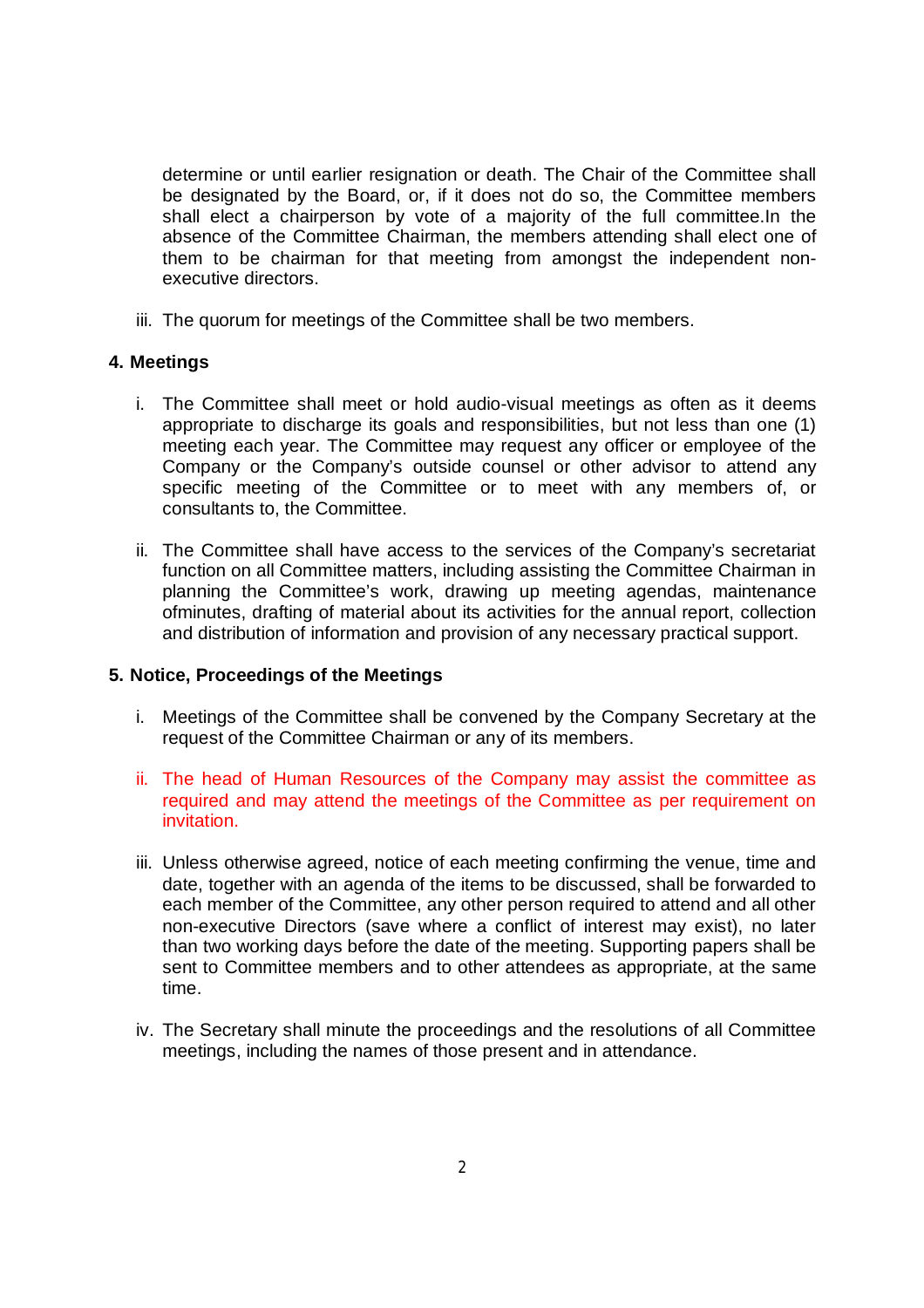v. The Committee Chairman shall attend the Annual General Meeting prepared to respond to any shareholder questions on the Committee's activities raised at that meeting.

#### **6. Goals and Responsibilities**

- i. Evaluate the existing composition of the Board and assess Board membership needs.
- ii. Recommend to the Board for approval, and review on an annual basis, criteria, including desired skills and attributes, for selecting new directors.
- iii. Conduct searches for, and identify, qualified candidates for membership to the Board, consistent with criteria approved by the Board.
- iv. Review and recommend to the Board the compensation of the members of the Board, which may include, but is not limited to, committee fees, Commission, benefits and perquisites, as appropriate.
- v. To ensure that on appointment to the Board, non-executive Independent Directors receive a formal letter of appointment.
- vi. Annually, the Committee shall determine and approve the compensation of the Managing Director which would include i) annual guaranteed salary, ii) incentive awards (short term &long term), iii) any special or supplemental compensation & benefits, iv) perquisites provided during employment and v) severance or termination compensation.
- vii. When determining the compensation, incentive (short term &long term) &perquisites of the Managing Director, the Committee shall consider the Company's performance, the individual's performance during the year and relative shareholder return and value of similar incentive awards to Managing Directors in comparable companies and the awards given to the Managing Director in the past years.
- viii.Annually, review the compensation of the Key Managerial Personnel and Senior Management of the Company based on the recommendation from Kennametal leadership which would include i) annual guaranteed salary, ii) incentive awards (short term &long term) and any special or supplemental compensation or benefits.
- ix. When reviewing the compensation, incentive awards (short term &long term) of the Key Managerial Positions, the Committee would consider the annual